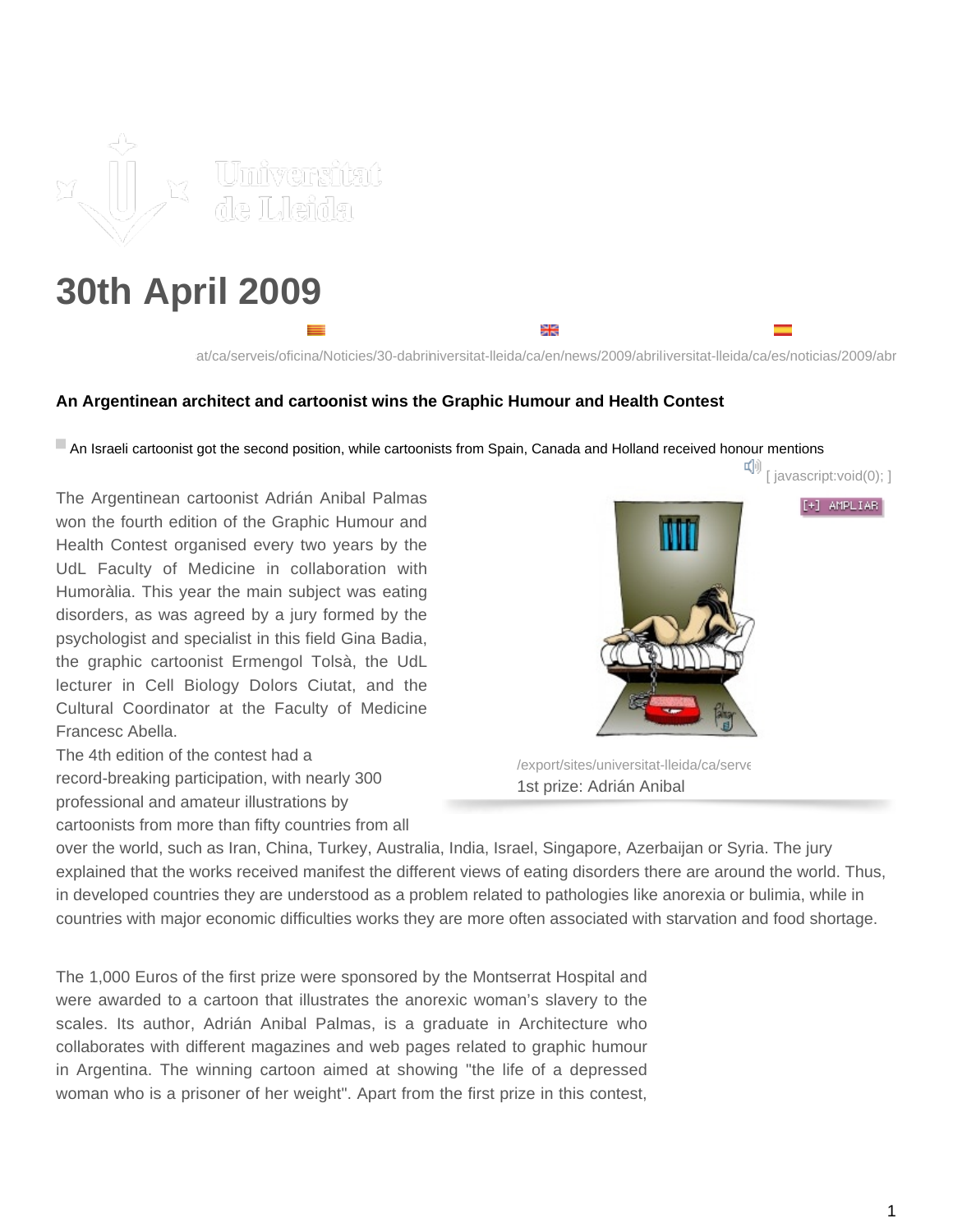Palmas won the second prize in the 2009 edition of the Molla Nasreddin International Contest (Azerbaidjan).

The 500 Euros that corresponded to the second prize were sponsored by ADESLAS and were awarded to the Israeli cartoonist Kfir Weizman. Weizman's computer-designed image represents a dish, a glass and a "dysfunctional" cutlery "that symbolises the difficulties faced by people with eating disorders", as he explained. The honour mentions were awarded to José Neves "Nemo" from Canada, to the Dutch cartoonist Eric Van der Wal and to the Spanish Juan Carlos Contreras.

The 4th edition of this biannual contest was devoted to eating disorders. It registered a record-breaking participation with nearly 300 cartoons received from countries like Iran, Israel, Australia, China, Azerbaijan or Syria among others

The first 50 works selected to participate in the present edition of the Graphic Humour and Health Contest will be exhibited at the UdL Faculty of Medicine during the second half of May. The organisers will also publish a catalogue to collect all these cartoons.



export/sites/universitat-lleida/ca/serv، /export/sites/universitat-lleida/ca/serv، 2d Prize: Kfir Weizman



/export/sites/universitat-lleida/ca/serve

Mention: Juan Carlos Contreras



Mention: Eric Van der Wal



/export/sites/universitat-lleida/ca/ser Mention: José Neves "Ner